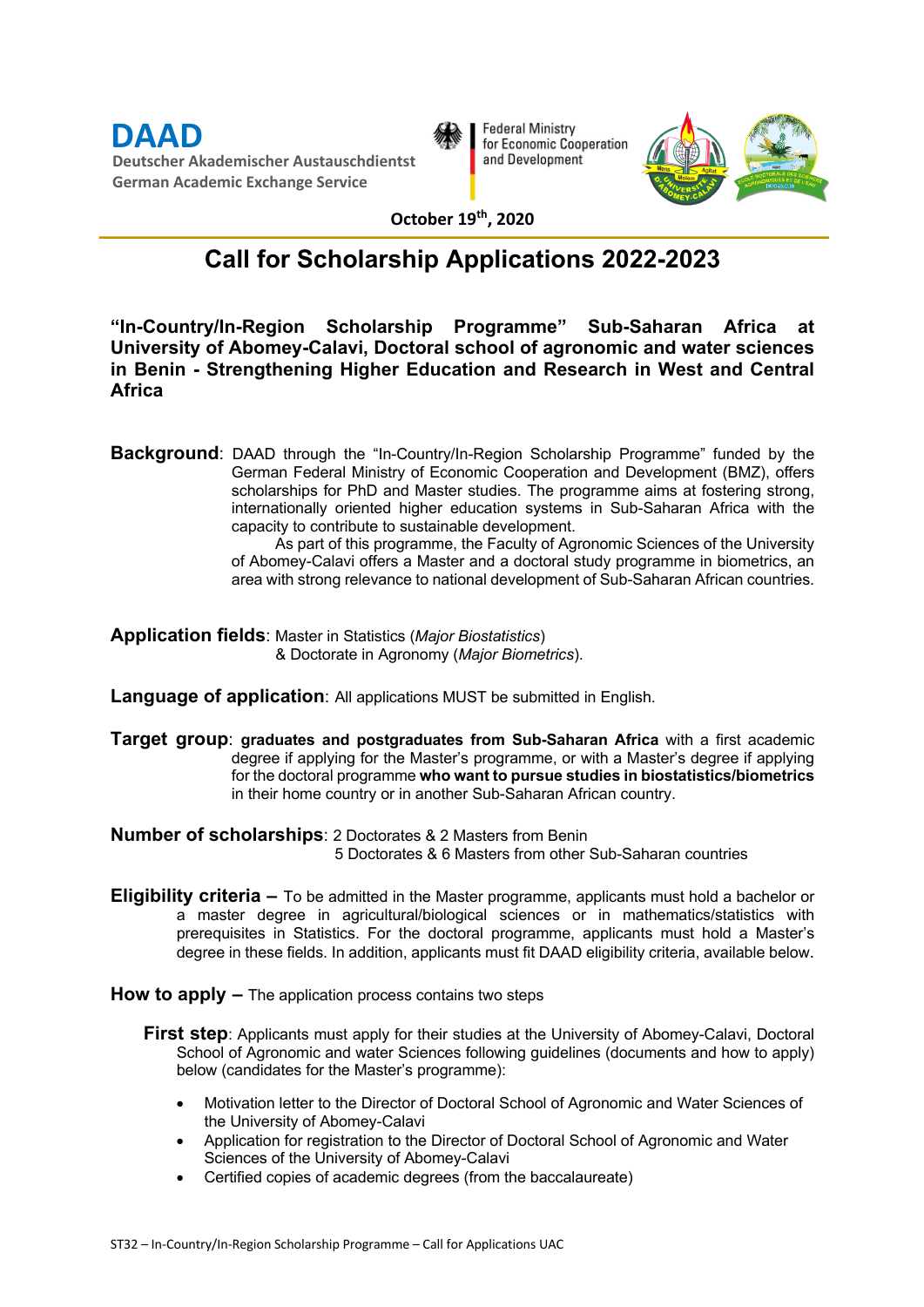- Certified copies of academic transcripts ((from the baccalaureate). Please supply the official explanation of the grading system.
- Two letters of recommendation (from at least Associate Professors) from the institutions attended by the applicant
- Certified copy of the birth certificate
- Curriculum vitae

Application file for doctoral candidates includes:

- Motivation letter to the Director of Doctoral School of Agronomic and Water Sciences of the University of Abomey-Calavi
- Application for registration to the Director of Doctoral School of Agronomic and Water Sciences of the University of Abomey-Calavi
- Certified copies of academic degrees (from the baccalaureate)
- Certified copies of academic transcripts ((from the baccalaureate). Please supply the official explanation of the grading system.
- Concept note of the research project (not more than 10 pages) from the applicant
- Curriculum vitae of the applicant including, if possible, a list of scientific publications
- Two letters of recommendation (from at least Associate Professors) from the institutions attended by the applicant
- Certified copy of the Birth Certificate

**How to submit your application at the first stage:** Please, send your applications to contact.labef@gmail.com with a copy to donou.marcel@gmail.com with the subject "*DAAD\_Application for MBiost 2022-2023*" for Masters candidates and "*DAAD\_Application for PhD Biometrics 2022-2023*" for PhD candidates. For more information, please visit www.labefuac.org.

**UAC Deadline for the First step: 10th December 2021.**

**Second step**: DAAD reserves the right of final selection. Only the pre-selected candidates are asked to log into the DAAD portal, register themselves and submit an DAAD application. **DAAD Deadline: 17th February 2021.** More details are available below.

#### **Contact**

**Prof. Romain L. Glèlè Kakaï**

University of Abomey-Calavi, Laboratoire de Biomathématiques et d'Estimations Forestières, Faculty of Agronomic Sciences E-Mail: romain.glelekakai@fsa.uac.bj / glele.romain@gmail.com

ST32 – In-Country/In-Region Scholarship Programme – Call for Applications UAC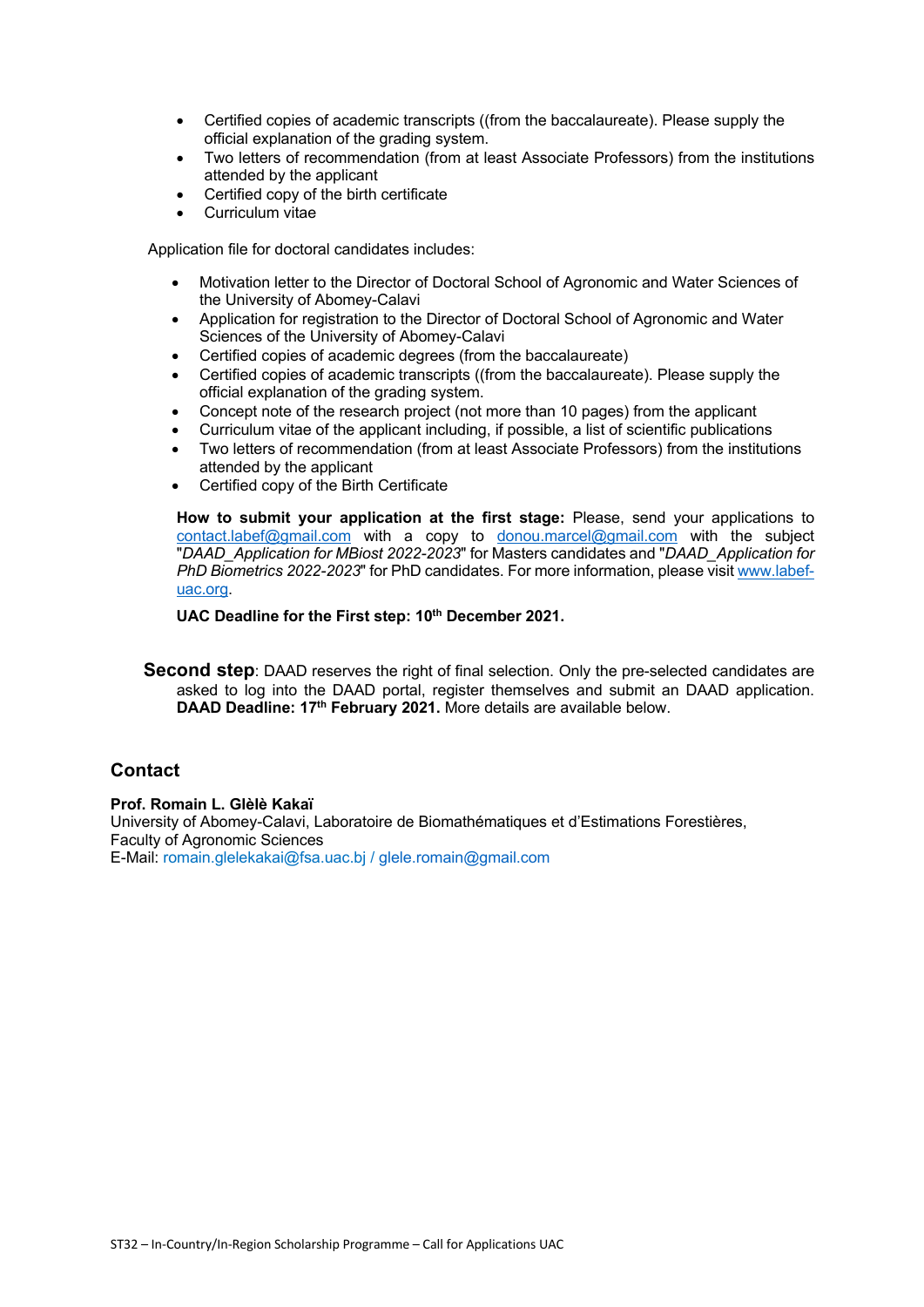

# **In-Country/In-Region Scholarship Programme Benin**

## **Call for Scholarship Applications 2022 at the University of Abomey-Calavi, Faculty of Agronomic Sciences in Benin (FSA/UAC)**

**[Master programm in Statistics (Major Biostatistics) and PhD programme in Agronomy (Major Biometry)]**

> **Funded by the German Federal Ministry for Economic Cooperation and Development (BMZ)**

**Application Closing Date in the DAAD Portal (for pre-selected candidates only): 17thFebruary 2022**

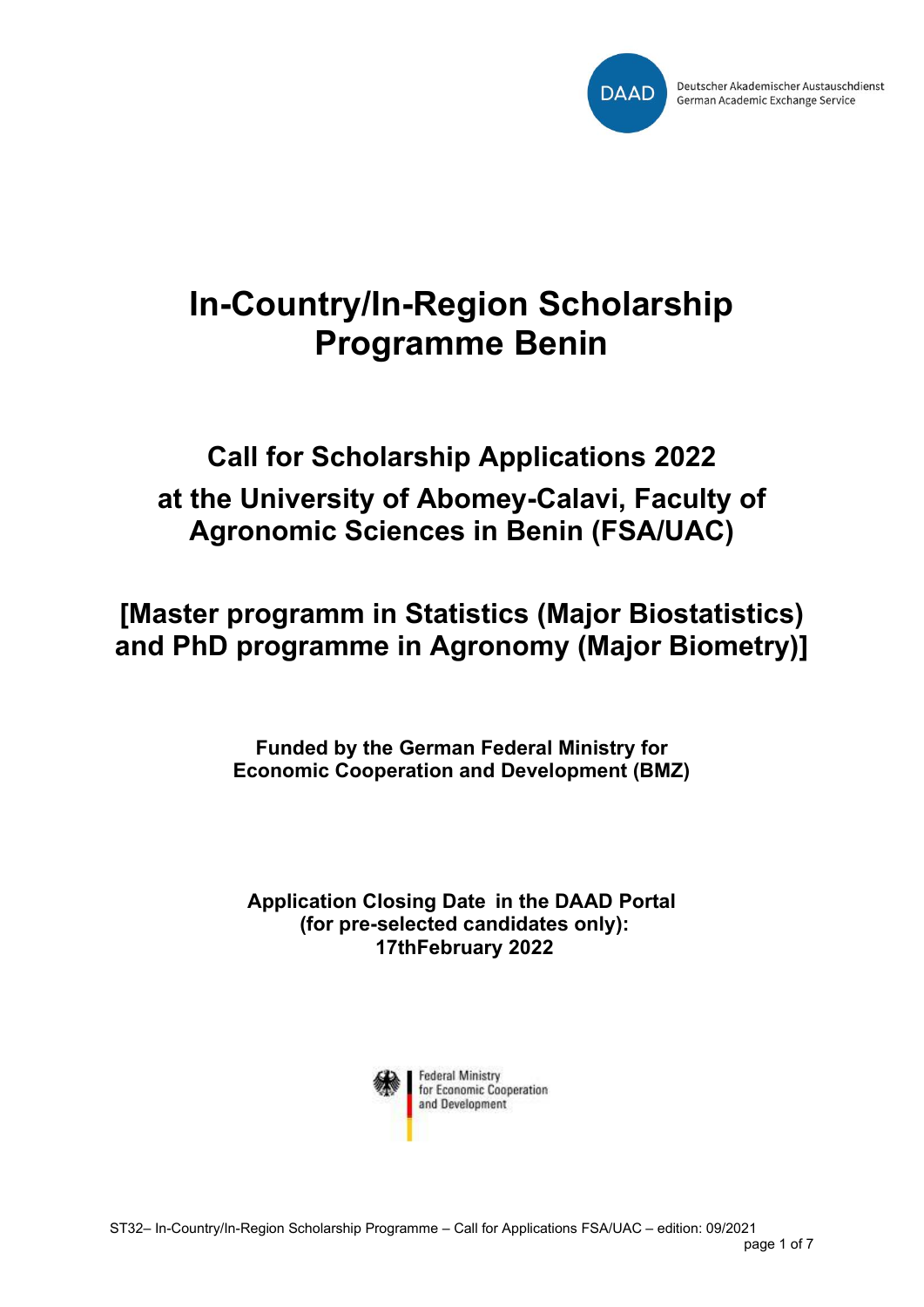

#### **Programme Objectives**

The programme aims at fostering strong, internationally oriented higher education systems in Sub-Saharan Africa with the capacity to contribute to sustainable development. To this end, scholarships are granted for development-related Master or doctoral studies for individuals who plan to pursue a career in teaching and / or research at a higher education institution in Sub-Saharan Africa.

By training future academic and professional leaders, the programme contributes to the following **long-term impacts:**

- Qualified professionals' involvement in the solution of development-related problems in Sub-Saharan Africa
- Graduates strengthening education and research in Sub-Saharan Africa
- Structural strengthening and regional networking of partner institutions and partner universities

To achieve these long-term impacts, the following outcomes have been formulated as programme objectives:

| <b>Programme objective 1:</b> Graduates have qualified to take over responsible<br>positions in their, or for their, region of origin |
|---------------------------------------------------------------------------------------------------------------------------------------|
| <b>Programme objective 2:</b> The participation of women and underprivileged<br>groups is reinforced                                  |
| <b>Programme objective 3:</b> Organizational, financial and personal capacities of<br>partner institutions are strengthened           |

As part of the "In-Country/In-Region Scholarship Programme", DAAD offers scholarships for PhD and Master studies. The programme is funded by the German Federal Ministry of Economic Cooperation and Development (BMZ) and aims at university staff in the first line, without neglecting the public sector demand of academically trained personnel.

The target group for scholarships are graduates and postgraduates from Sub-Saharan Africa with a first academic degree if applying for a Master's programme, or with a Master's degree if applying for a doctoral programme who want to pursue Master's or PhD courses, either

• in their home country

(**In-Country scholarships** are aimed at students who study in their home country or in the country for which they have a residence permit.)

- or -

• in another Sub-Saharan African country

(**In-Region scholarships** are aimed at students who want to participate in a study programme in a country of their home region (here: Sub-Saharan Africa /outside their home country).

It has been agreed upon that DAAD cooperates with the University of Abomey-Calavi, Faculty of Agronomic Sciences by offering up to 5 In-Region and 2 In-Country scholarships for PhD studies and up to 6 In-Region and 2 In-Country scholarships for Master studies at University of Abomey-Calvi, Faculty of Agronomic Sciences for the intake 2022.

The awarding of scholarships will be subject to the provision of funds.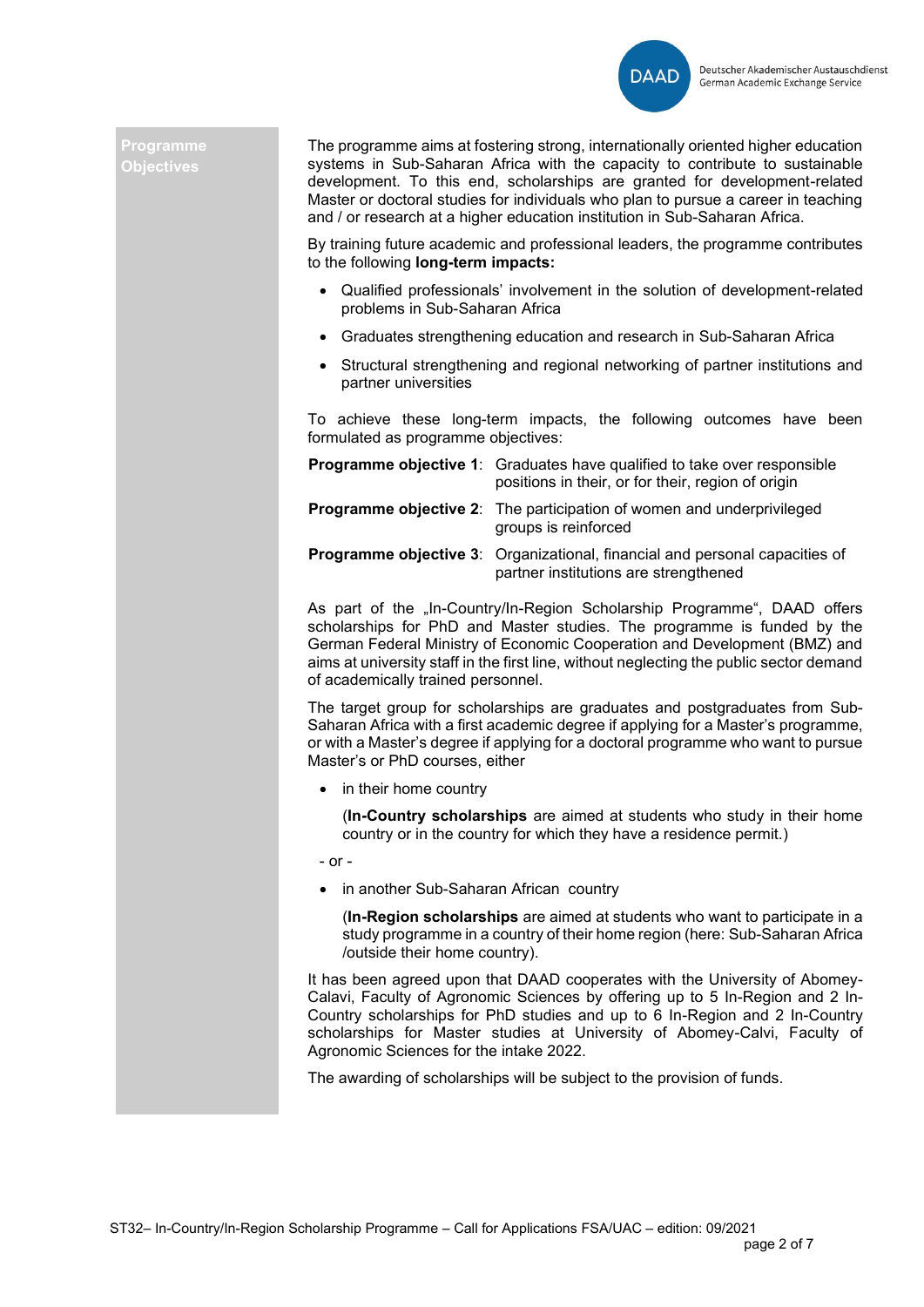

| Application                                          | Applicants                                                                                                                                                                                                                                                                                                                                                               |  |  |  |  |
|------------------------------------------------------|--------------------------------------------------------------------------------------------------------------------------------------------------------------------------------------------------------------------------------------------------------------------------------------------------------------------------------------------------------------------------|--|--|--|--|
| requirements                                         | have successfully completed generally a three-year university degree<br>(Master candidates) or a two-year university degree (doctoral candidates)<br>with above average results (at least: Second Class/Upper Division or<br>equivalent, if applicable)                                                                                                                  |  |  |  |  |
|                                                      | clearly show motivation and strong commitment<br>$\bullet$                                                                                                                                                                                                                                                                                                               |  |  |  |  |
|                                                      | have thorough knowledge of the language of instruction<br>$\bullet$                                                                                                                                                                                                                                                                                                      |  |  |  |  |
|                                                      | have generally completed their last university degree not more than 6 years<br>$\bullet$<br>ago at the time of application                                                                                                                                                                                                                                               |  |  |  |  |
|                                                      | must be nationals or permanent resident of a Sub-Saharan African country                                                                                                                                                                                                                                                                                                 |  |  |  |  |
|                                                      | • should generally be a) staff member of a public university, b) candidate<br>considered for teaching or research staff recruitment, c) from the public<br>sector and/or d) Alumni of the DAFI-programme                                                                                                                                                                 |  |  |  |  |
|                                                      | Female applicants, refugees with recognized refugee status and candidates from<br>other less privileged regions or groups are especially encouraged to participate in<br>the programme.                                                                                                                                                                                  |  |  |  |  |
|                                                      | Scholarships are initially granted for one year and can be extended to a maximum<br>of the regular period of study upon receipt of an application for extension. Scholars<br>must demonstrate satisfactory progress before an extension is granted.                                                                                                                      |  |  |  |  |
|                                                      | Please note: The University of Abomey-Calavi, Faculty of Agronomic Sciences<br>might have additional requirements for admission to the university.                                                                                                                                                                                                                       |  |  |  |  |
|                                                      |                                                                                                                                                                                                                                                                                                                                                                          |  |  |  |  |
| <b>Eligible fields</b>                               | The In-Country/In-Region Scholarship Programme supports studies in subject<br>areas with strong relevance to national development.                                                                                                                                                                                                                                       |  |  |  |  |
|                                                      | The scholarships at the University of Abomey-Calavi, Faculty of Agronomic<br>Sciences are available in the following fields:                                                                                                                                                                                                                                             |  |  |  |  |
|                                                      | Master Statistics, Major Biostatistics<br>$\bullet$                                                                                                                                                                                                                                                                                                                      |  |  |  |  |
|                                                      | • PhD Agronomy, Major Biometry                                                                                                                                                                                                                                                                                                                                           |  |  |  |  |
| <b>Place of tenure</b>                               | University of Abomey-Calavi, Faculty of Agronomic Sciences, Benin.                                                                                                                                                                                                                                                                                                       |  |  |  |  |
|                                                      |                                                                                                                                                                                                                                                                                                                                                                          |  |  |  |  |
| <b>Duration and</b>                                  | The duration                                                                                                                                                                                                                                                                                                                                                             |  |  |  |  |
| Commencement                                         | of the PhD programme is generally up to three years and is usually starting<br>in September                                                                                                                                                                                                                                                                              |  |  |  |  |
|                                                      | of the Master programme is generally two years and is usually starting in<br>$\bullet$<br>September.                                                                                                                                                                                                                                                                     |  |  |  |  |
|                                                      | Please note that the maximum duration of the scholarship is based on the time<br>that is left until the scholarship holder has reached the regular period of studies in<br>that programme; i.e., if you apply for a DAAD scholarship starting in your second<br>year of studies of a three-year programme, the maximum duration of the<br>scholarship will be two years. |  |  |  |  |
| <b>Application and</b><br><b>Selection Procedure</b> | The application process contains two steps. Please be aware of the DAAD<br>application deadline as well as the University of Abomey-Calavi, Faculty of<br>Agronomic Science's deadline.                                                                                                                                                                                  |  |  |  |  |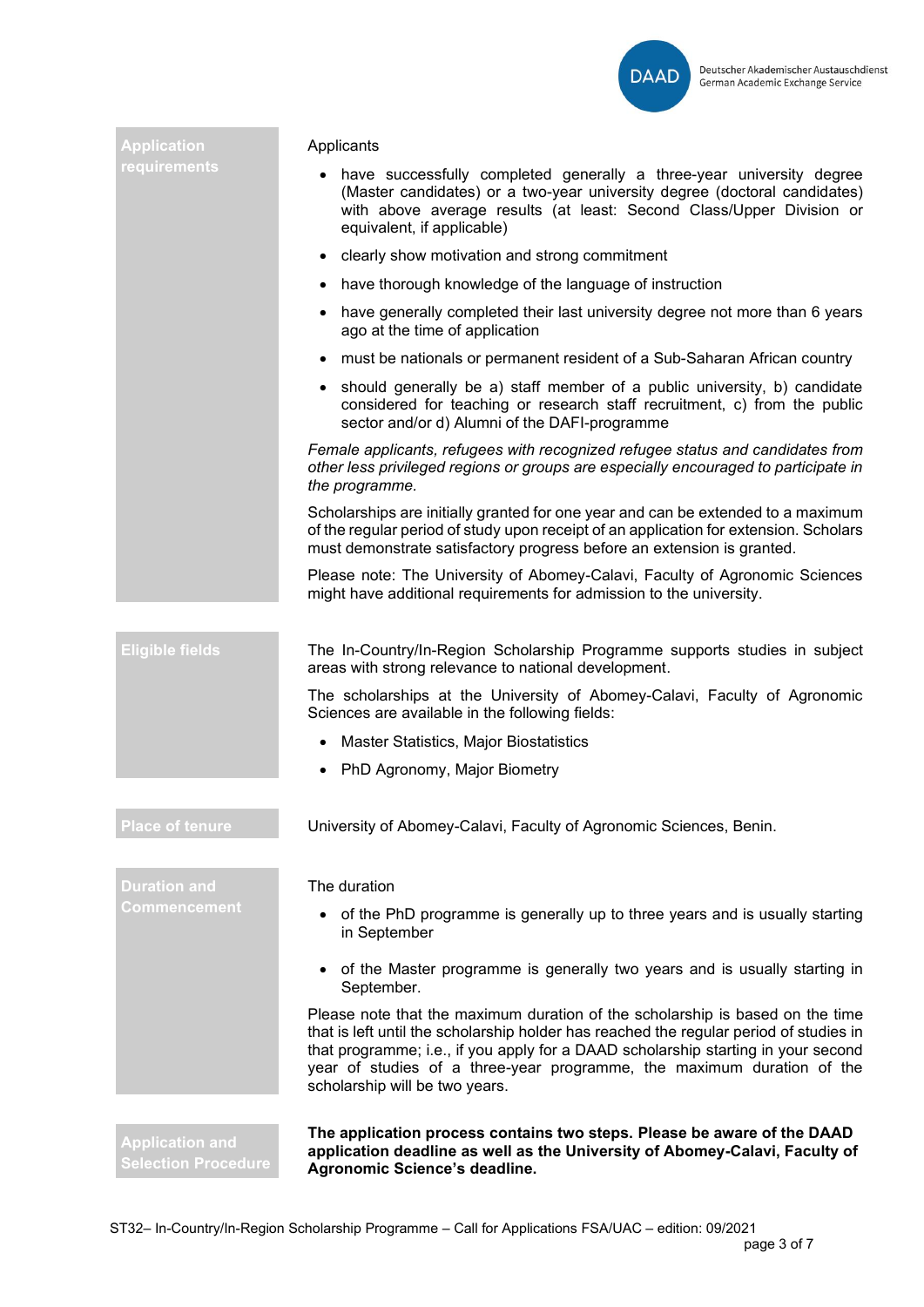

#### First step:

Applicants must apply for their studies at University of Abomey-Calavi, Faculty of Agronomic Sciences using the contacts and the method that is prescribed by the institution. **The University of Abomey-Calavi, Faculty of Agronomic Sciences has set its own deadlines.**

Additionally, once you submit your application to UAC/FSA, please send a short notification to DAAD that you have applied with the subject "Your Surname\_First name\_ UAC/FSA" to the email address of the DAAD contact person given below.

Please note: In some countries in Sub-Saharan Africa, a document from the Qualifications Authority must be submitted for admission to the universities (e.g. from SAQA in South Africa). Please note that the application for these documents may take long and that it is the applicant's responsibility to get informed at an early stage in order to receive the documents from the respective authorities in time.

University of Abomey-Calavi, Faculty of Agronomic Sciences will screen, preselect (according to DAAD selection criteria) and short-list the applicants. A detailed report consisting of the shortlisting procedure, the entire list of applicants, the ranked shortlist and the shortlisting panel members will also be availed to DAAD. The ranked shortlist will contain preferably triple (at least double) the number of scholarships that have been attributed to the institution.

DAAD reserves the right of final selection.

#### Second step:

University of Abomey-Calavi, Faculty of Agronomic Sciences will provide the shortlisted candidates with the link to the DAAD-Portal. Only the pre-selected candidates are asked to log into the DAAD portal, register themselves and submit an DAAD application. **DAAD Deadline: 17th February 2022.**

#### **Mandatory documents to be submitted (in either English or German) for the DAAD scholarship application:**

- DAAD application form duly filled in (available in the DAAD-Portal)
- Curriculum vitae (please use the European specimen form at http://europass.cedefop. Europa.eu), including a list of publications (if applicable).
- Recommendation letter by university teachers (Master 1, PhD 2) (this can be subsequently submitted before the scholarship begins if it is not available at the time of application due to the COVID 19 pandemic (Exception is valid only for the year 2021))
- Letter of admission for the host university this can be subsequently submitted before the scholarship begins if it is not available at the time of application)
- Certified copies of university degree certificates including transcripts (if available, including a grading scale for the final university grade)
- Letter of motivation
- Copy of the passport (if applicable) or National Identification Card
- If applicable, information on the UNHCR registration as refugee
- Only for research-based Master programmes:

**Application**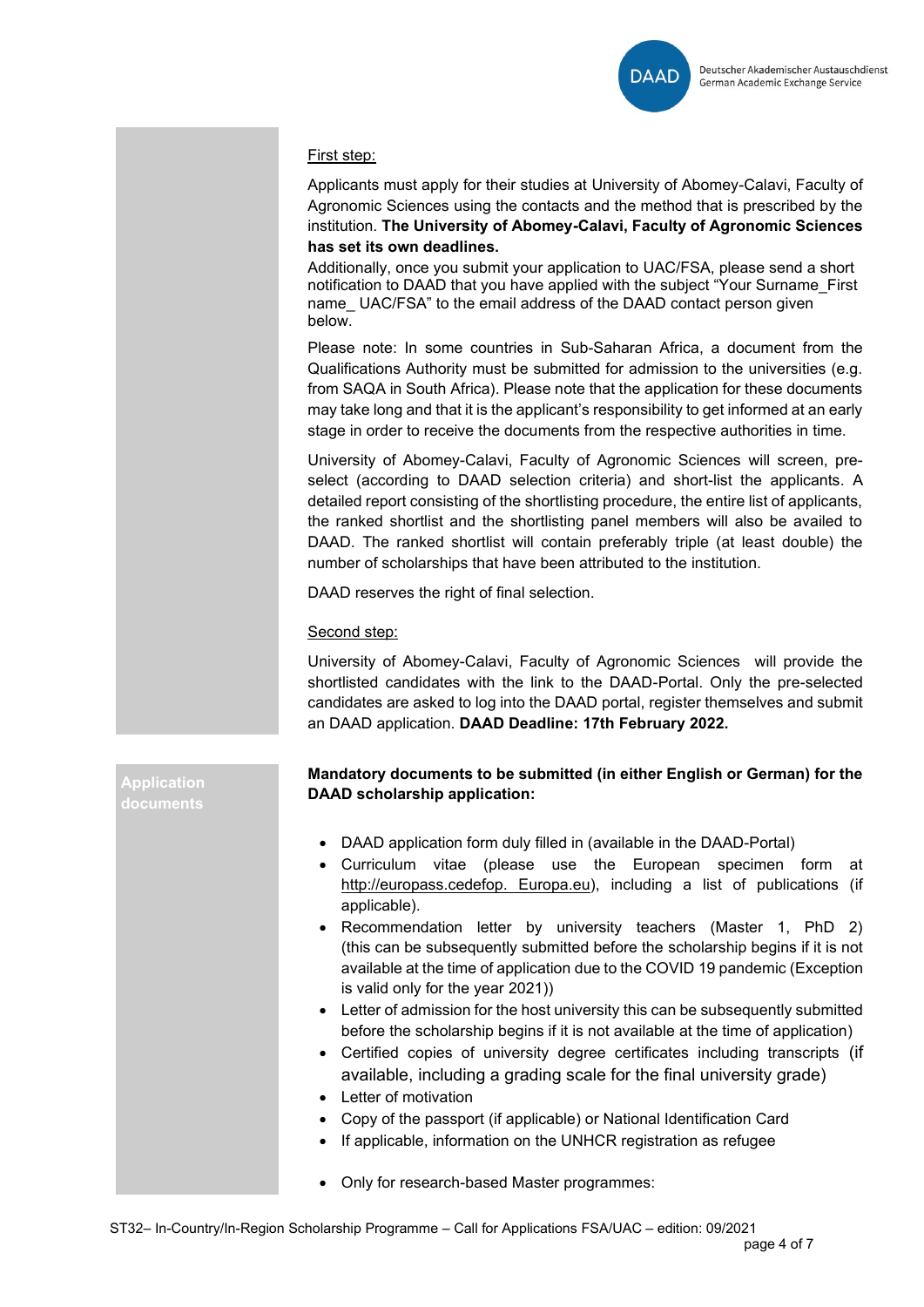

| • Only for course-based Master programmes:<br>a semester schedule (if applicable, please add the information how and<br>when a planned research stay in Germany would fit into the semester<br>schedule; see "Additional benefits")<br>• Additional documents only for PhD programmes:<br>Declaration of acceptance from the academic supervisor or a<br>commitment letter from the host institution that a supervisor will be<br>assigned<br>Detailed and precise PhD proposal (8-10 pages), including detailed work<br>and timetable (if applicable: mentioning the planned research stay in<br>Germany, see "Additional benefits")<br>Please note that a detailed and comprehensive proposal is necessary<br>for the assessment. Concept notes will not be accepted.<br>Abstract of the proposal on one page (please include name and title of<br>proposal<br>Optional:<br>Additional documents that might be relevant for your application (e.g. proof<br>of internships, proof of employment).<br>Your application is only valid if you submit all the required documents to the DAAD<br>portal on time. Incomplete applications cannot be considered. You are responsible<br>for ensuring that your applications are complete.<br>Please note that the scholarship only becomes effective as soon as the Admission<br>Letter from the university is issued. This must be submitted to the DAAD Portal as<br>soon as possible and is part of a complete application.<br>Applications have to be submitted via the DAAD portal.<br><b>Submission of</b><br>application<br>Applications submitted through other channels or to other authorities will not be<br>considered.<br>The DAAD portal closes at 24.00 hrs. Central European Time (CET or CEST) on<br>the last application day.<br><b>Scholarship funding</b><br>The scholarship covers:<br>Item<br><b>Payment</b><br><b>Amount</b><br><b>Tuition Fees*</b><br>the regularly charged amount<br>annually<br><b>Study and</b><br>460 EUR (Master)<br>research<br>annually<br>920 EUR (PhD)<br>allowance |  | Germany, see "Additional benefits") | a timetable (if applicable: mentioning the planned research stay in |  |  |  |
|------------------------------------------------------------------------------------------------------------------------------------------------------------------------------------------------------------------------------------------------------------------------------------------------------------------------------------------------------------------------------------------------------------------------------------------------------------------------------------------------------------------------------------------------------------------------------------------------------------------------------------------------------------------------------------------------------------------------------------------------------------------------------------------------------------------------------------------------------------------------------------------------------------------------------------------------------------------------------------------------------------------------------------------------------------------------------------------------------------------------------------------------------------------------------------------------------------------------------------------------------------------------------------------------------------------------------------------------------------------------------------------------------------------------------------------------------------------------------------------------------------------------------------------------------------------------------------------------------------------------------------------------------------------------------------------------------------------------------------------------------------------------------------------------------------------------------------------------------------------------------------------------------------------------------------------------------------------------------------------------------------------------------------------------------------------|--|-------------------------------------|---------------------------------------------------------------------|--|--|--|
|                                                                                                                                                                                                                                                                                                                                                                                                                                                                                                                                                                                                                                                                                                                                                                                                                                                                                                                                                                                                                                                                                                                                                                                                                                                                                                                                                                                                                                                                                                                                                                                                                                                                                                                                                                                                                                                                                                                                                                                                                                                                  |  |                                     |                                                                     |  |  |  |
|                                                                                                                                                                                                                                                                                                                                                                                                                                                                                                                                                                                                                                                                                                                                                                                                                                                                                                                                                                                                                                                                                                                                                                                                                                                                                                                                                                                                                                                                                                                                                                                                                                                                                                                                                                                                                                                                                                                                                                                                                                                                  |  |                                     |                                                                     |  |  |  |
|                                                                                                                                                                                                                                                                                                                                                                                                                                                                                                                                                                                                                                                                                                                                                                                                                                                                                                                                                                                                                                                                                                                                                                                                                                                                                                                                                                                                                                                                                                                                                                                                                                                                                                                                                                                                                                                                                                                                                                                                                                                                  |  |                                     |                                                                     |  |  |  |
|                                                                                                                                                                                                                                                                                                                                                                                                                                                                                                                                                                                                                                                                                                                                                                                                                                                                                                                                                                                                                                                                                                                                                                                                                                                                                                                                                                                                                                                                                                                                                                                                                                                                                                                                                                                                                                                                                                                                                                                                                                                                  |  |                                     |                                                                     |  |  |  |
|                                                                                                                                                                                                                                                                                                                                                                                                                                                                                                                                                                                                                                                                                                                                                                                                                                                                                                                                                                                                                                                                                                                                                                                                                                                                                                                                                                                                                                                                                                                                                                                                                                                                                                                                                                                                                                                                                                                                                                                                                                                                  |  |                                     |                                                                     |  |  |  |
|                                                                                                                                                                                                                                                                                                                                                                                                                                                                                                                                                                                                                                                                                                                                                                                                                                                                                                                                                                                                                                                                                                                                                                                                                                                                                                                                                                                                                                                                                                                                                                                                                                                                                                                                                                                                                                                                                                                                                                                                                                                                  |  |                                     |                                                                     |  |  |  |
|                                                                                                                                                                                                                                                                                                                                                                                                                                                                                                                                                                                                                                                                                                                                                                                                                                                                                                                                                                                                                                                                                                                                                                                                                                                                                                                                                                                                                                                                                                                                                                                                                                                                                                                                                                                                                                                                                                                                                                                                                                                                  |  |                                     |                                                                     |  |  |  |
|                                                                                                                                                                                                                                                                                                                                                                                                                                                                                                                                                                                                                                                                                                                                                                                                                                                                                                                                                                                                                                                                                                                                                                                                                                                                                                                                                                                                                                                                                                                                                                                                                                                                                                                                                                                                                                                                                                                                                                                                                                                                  |  |                                     |                                                                     |  |  |  |
|                                                                                                                                                                                                                                                                                                                                                                                                                                                                                                                                                                                                                                                                                                                                                                                                                                                                                                                                                                                                                                                                                                                                                                                                                                                                                                                                                                                                                                                                                                                                                                                                                                                                                                                                                                                                                                                                                                                                                                                                                                                                  |  |                                     |                                                                     |  |  |  |
|                                                                                                                                                                                                                                                                                                                                                                                                                                                                                                                                                                                                                                                                                                                                                                                                                                                                                                                                                                                                                                                                                                                                                                                                                                                                                                                                                                                                                                                                                                                                                                                                                                                                                                                                                                                                                                                                                                                                                                                                                                                                  |  |                                     |                                                                     |  |  |  |
|                                                                                                                                                                                                                                                                                                                                                                                                                                                                                                                                                                                                                                                                                                                                                                                                                                                                                                                                                                                                                                                                                                                                                                                                                                                                                                                                                                                                                                                                                                                                                                                                                                                                                                                                                                                                                                                                                                                                                                                                                                                                  |  |                                     |                                                                     |  |  |  |
|                                                                                                                                                                                                                                                                                                                                                                                                                                                                                                                                                                                                                                                                                                                                                                                                                                                                                                                                                                                                                                                                                                                                                                                                                                                                                                                                                                                                                                                                                                                                                                                                                                                                                                                                                                                                                                                                                                                                                                                                                                                                  |  |                                     |                                                                     |  |  |  |
|                                                                                                                                                                                                                                                                                                                                                                                                                                                                                                                                                                                                                                                                                                                                                                                                                                                                                                                                                                                                                                                                                                                                                                                                                                                                                                                                                                                                                                                                                                                                                                                                                                                                                                                                                                                                                                                                                                                                                                                                                                                                  |  |                                     |                                                                     |  |  |  |
|                                                                                                                                                                                                                                                                                                                                                                                                                                                                                                                                                                                                                                                                                                                                                                                                                                                                                                                                                                                                                                                                                                                                                                                                                                                                                                                                                                                                                                                                                                                                                                                                                                                                                                                                                                                                                                                                                                                                                                                                                                                                  |  |                                     |                                                                     |  |  |  |
|                                                                                                                                                                                                                                                                                                                                                                                                                                                                                                                                                                                                                                                                                                                                                                                                                                                                                                                                                                                                                                                                                                                                                                                                                                                                                                                                                                                                                                                                                                                                                                                                                                                                                                                                                                                                                                                                                                                                                                                                                                                                  |  |                                     |                                                                     |  |  |  |

**Printing allowance** once towards the

**Monthly** 

end of scholarship

**Monthly**<br> **Scholarship** monthly **150 EUR** (Master In-Region)

400 EUR (Master) 800 EUR (PhD)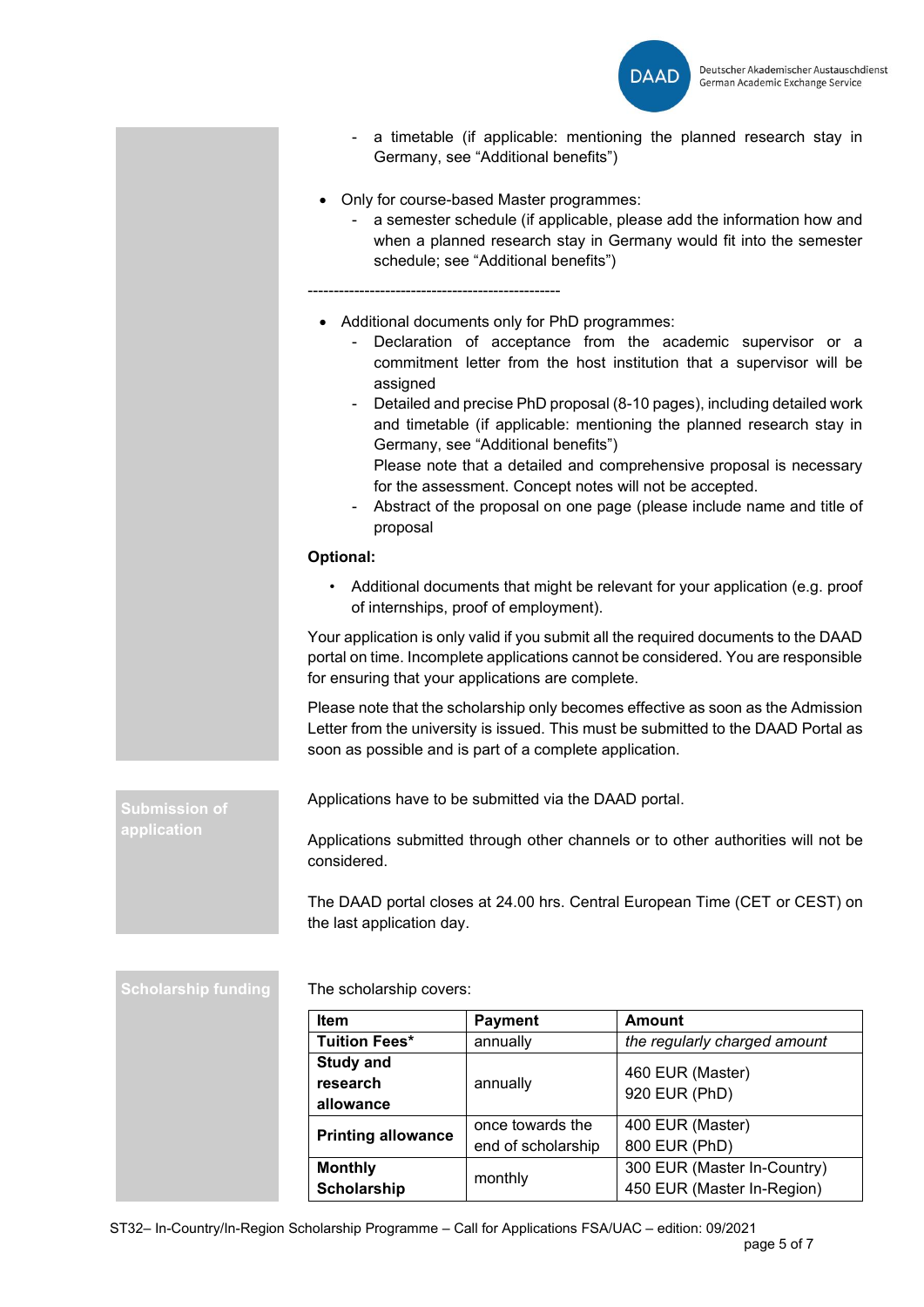|                                        | (Accommodation,<br>Food etc.)                                                                                                                                                                                                                                                                                                                                                                                                                                                                                                                                                                                                                                                                               |                                                                          | 500 EUR (PhD In-Country)<br>550 EUR (PhD In-Region)                                                                  |  |  |  |
|----------------------------------------|-------------------------------------------------------------------------------------------------------------------------------------------------------------------------------------------------------------------------------------------------------------------------------------------------------------------------------------------------------------------------------------------------------------------------------------------------------------------------------------------------------------------------------------------------------------------------------------------------------------------------------------------------------------------------------------------------------------|--------------------------------------------------------------------------|----------------------------------------------------------------------------------------------------------------------|--|--|--|
|                                        | <b>Travel allowance</b><br>(In-Region only)                                                                                                                                                                                                                                                                                                                                                                                                                                                                                                                                                                                                                                                                 | twice (beginning/<br>end of scholarship)                                 | The flat rate travel allowance will<br>be specified in the letter of award                                           |  |  |  |
|                                        | <b>Health Insurance</b><br>(In-Region only)                                                                                                                                                                                                                                                                                                                                                                                                                                                                                                                                                                                                                                                                 | annually                                                                 | If applicable;<br>Further information regarding the<br>health insurance will be specified<br>in the letter of award. |  |  |  |
|                                        | *Please note that in some cases not all fees and costs that are mentioned on the<br>official fee structure of the host institution can be covered by DAAD in full, e.g. if<br>the agreement with the funding organization prevents us from funding certain<br>items in the fee structure or if items that are included in the fees are supposed to<br>be covered through the individual scholarship benefits. DAAD will transfer the<br>fees directly to the host institution                                                                                                                                                                                                                               |                                                                          |                                                                                                                      |  |  |  |
| <b>Payment of</b><br>scholarship funds | The DAAD will endeavour to transfer / pay out the first monthly payment to you<br>as quickly as possible after your arrival/ after the beginning of your scholarship.<br>Processing the first transfer of funds may take some time, especially if you are<br>able to set up your bank account only after your arrival in your destination<br>country. To be able to cover the costs which arise until you receive your first<br>scholarship payment, we recommend that you bring a financial reserve with you.<br>Please note that the travel allowance for In-Region scholarship holders will only<br>be transferred along with the first scholarship rate, i.e. after the arrival in the host<br>country. |                                                                          |                                                                                                                      |  |  |  |
|                                        |                                                                                                                                                                                                                                                                                                                                                                                                                                                                                                                                                                                                                                                                                                             |                                                                          |                                                                                                                      |  |  |  |
|                                        | The scholarship will be paid directly to the scholarship holder's banking account.<br>Further details will be announced after admission to the scholarship programme<br>on the Letter of Award.                                                                                                                                                                                                                                                                                                                                                                                                                                                                                                             |                                                                          |                                                                                                                      |  |  |  |
| <b>Additional benefits</b>             | DAAD In-Country/In-Region scholarship holders are also                                                                                                                                                                                                                                                                                                                                                                                                                                                                                                                                                                                                                                                      |                                                                          |                                                                                                                      |  |  |  |
|                                        | a) encouraged to apply for a research stay in Germany for 3 up to 6 months.<br>Please note: The short-term research stay in Germany should preferably<br>be announced in the application for the regular scholarship and can only<br>be awarded if the necessary financial means are available.                                                                                                                                                                                                                                                                                                                                                                                                             |                                                                          |                                                                                                                      |  |  |  |
|                                        | The short-term research scholarship includes:                                                                                                                                                                                                                                                                                                                                                                                                                                                                                                                                                                                                                                                               |                                                                          |                                                                                                                      |  |  |  |
|                                        | a monthly scholarship payment for living costs<br>health/accident/personal liability insurance                                                                                                                                                                                                                                                                                                                                                                                                                                                                                                                                                                                                              |                                                                          |                                                                                                                      |  |  |  |
|                                        | a flat-rate travel allowance<br>٠                                                                                                                                                                                                                                                                                                                                                                                                                                                                                                                                                                                                                                                                           |                                                                          |                                                                                                                      |  |  |  |
|                                        |                                                                                                                                                                                                                                                                                                                                                                                                                                                                                                                                                                                                                                                                                                             | b) invited to apply for different Summer Schools in Germany (four weeks) |                                                                                                                      |  |  |  |
|                                        | All further details regarding additional benefits and the additional application<br>processes will be provided after admission to the scholarship programme.                                                                                                                                                                                                                                                                                                                                                                                                                                                                                                                                                |                                                                          |                                                                                                                      |  |  |  |